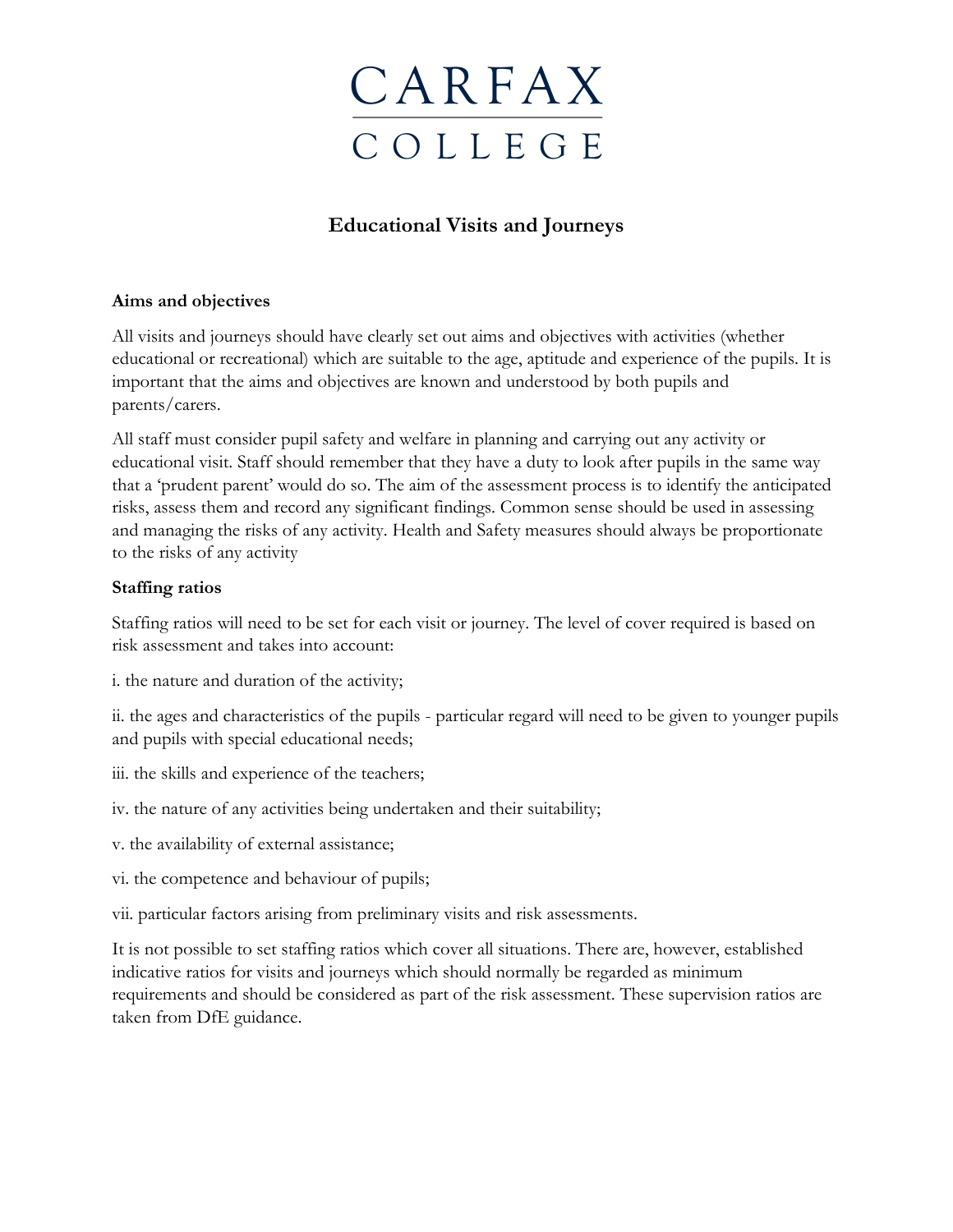#### **Supervision ratios**

Years 4 to 6: 1:10 or 1:15.

Years 7 upwards: 1:15 or 1:20.

### **First Aid**

The level of requirement for first aid should be ascertained through risk assessment. The level of first aid cover will as such be proportional to the level of the visits or journey. Carfax College will aim to provide where reasonable a staff member or other adult who has an up to date qualification having completed an Emergency First Aider qualification (1 full day) or a full First Aid at Work Course (3 full days), on all school visits and journeys. The College will also aim to provide first aid cover for visits where risk of injury can be foreseen e.g. a PE fixture

If it is not possible for a first aider or emergency first aider to attend a visit, then there must be a first aid plan in place which should be included in the risk assessment.

In assessing the first aid requirements, the following will be considered:

- the type of activities to be undertaken and anticipated injuries;
- any medical or special needs of group members;
- proximity of nearest emergency services and access to emergency services;
- past accident rates or incidents;
- potential impact on the visit / journey that an injury may have.

Pupils with specific medical needs, e.g. epipen, should be identified before any visit or journey and medical information taken with the staff member, who should be trained, confident and willing to administer the medication as required.

#### **Medication**

i. Visit leaders and other staff members should be familiar with the advice available in schools on the administration of medicines. Any medicine used regularly for a child should be taken on the journey.

ii. In general, pupils (except those with learning difficulties that impair understanding) should be in charge of their own medication. Before setting off, the Visit Leader needs to ensure pupils have their medication with them and also oversee that the medication is taken as required whilst on the trip.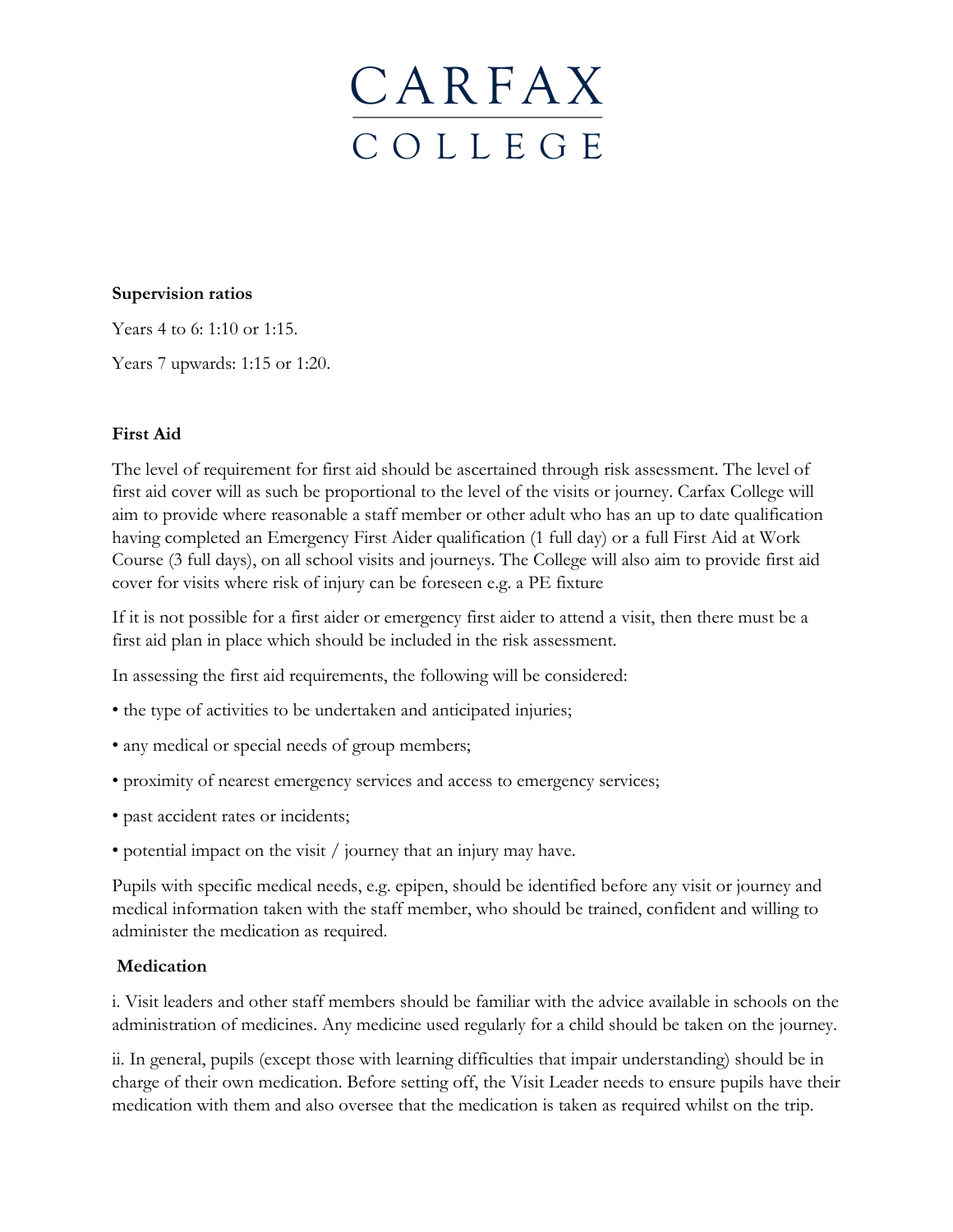iii. Except in very exceptional cases, e.g. insulin, epipen, and some asthmatic prescriptions, medicines, including travel sickness tablets should be handed to a named teacher or supervisor prior to the start of the journey and should be clearly labelled with the name of the medicine, the reason for its use, the name of the student and the amount and timings of the dose.

iv. On excursions, or where pupils are split into groups, all accompanying adults should be aware of any special medical condition of individuals. Medication, injections and equipment (if not being carried by the individual student) should be carried by the leader of the group, who should know how to use them.

v. If a pupil's medicine is found to be missing when the destination is reached the local general practitioner or local hospital should be contacted immediately. A doctor will normally be able to arrange the issue of a prescription.

vi. If staff members are concerned about whether they can provide for a pupil's safety or the safety of other students on a visit because of a medical condition, they should seek general medical advice from the pupil's parents.

vii. It is essential that school journey centres and instructors have the relevant information regarding the medical needs of pupils in their groups. This should be sent in advance and should be checked before each activity begins.

### **Nearest Doctor/Hospital**

The name, address and telephone number of the nearest doctor, dentist and hospital with an accident and emergency unit needs to be known in advance of any visit.

### **Dynamic Risk Assessment**

On any visit there is always the potential for things to be different from that which was anticipated even when pre visits have been made. Visit leaders need to be aware that plans may have to change and dynamic risk assessments carried out to accommodate the changed circumstances. It is important in these circumstances to take the time to consider all options and not be rushed into hasty decisions. After the visit it may be worth updating risk assessments or making notes to inform others who could find themselves in a similar position.

### **Mobile Phones**

A mobile phone or phones **must** be taken on any visit off-site. If a personal phone is taken, the Office must be given the number in advance and the member of staff must adhere to the Safeguarding Policy relating to the use of personal mobile phones.